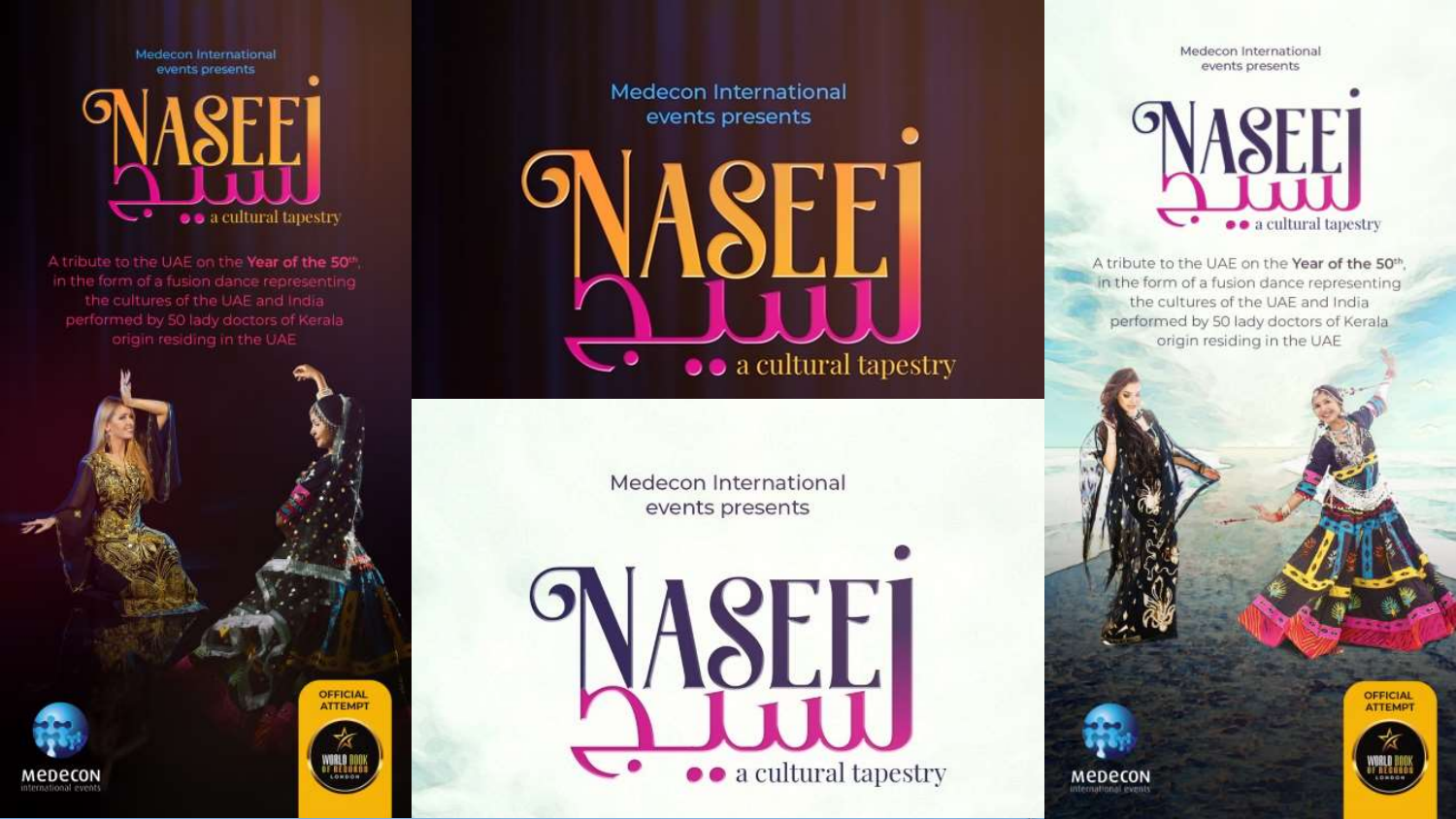**Event Concept**

A tribute to the UAE on the **Year of the 50th**, in the form of a fusion dance representing the cultures of the UAE and India performed by 50 lady doctors of Kerala origin residing in the UAE

**Origin of the name-** the word NASEEJ in Arabic means texture/ things woven into a perfect texture. Here it represents the interweaving of Emirati and Indian cultureshence the tagline ' *a cultural tapestry* '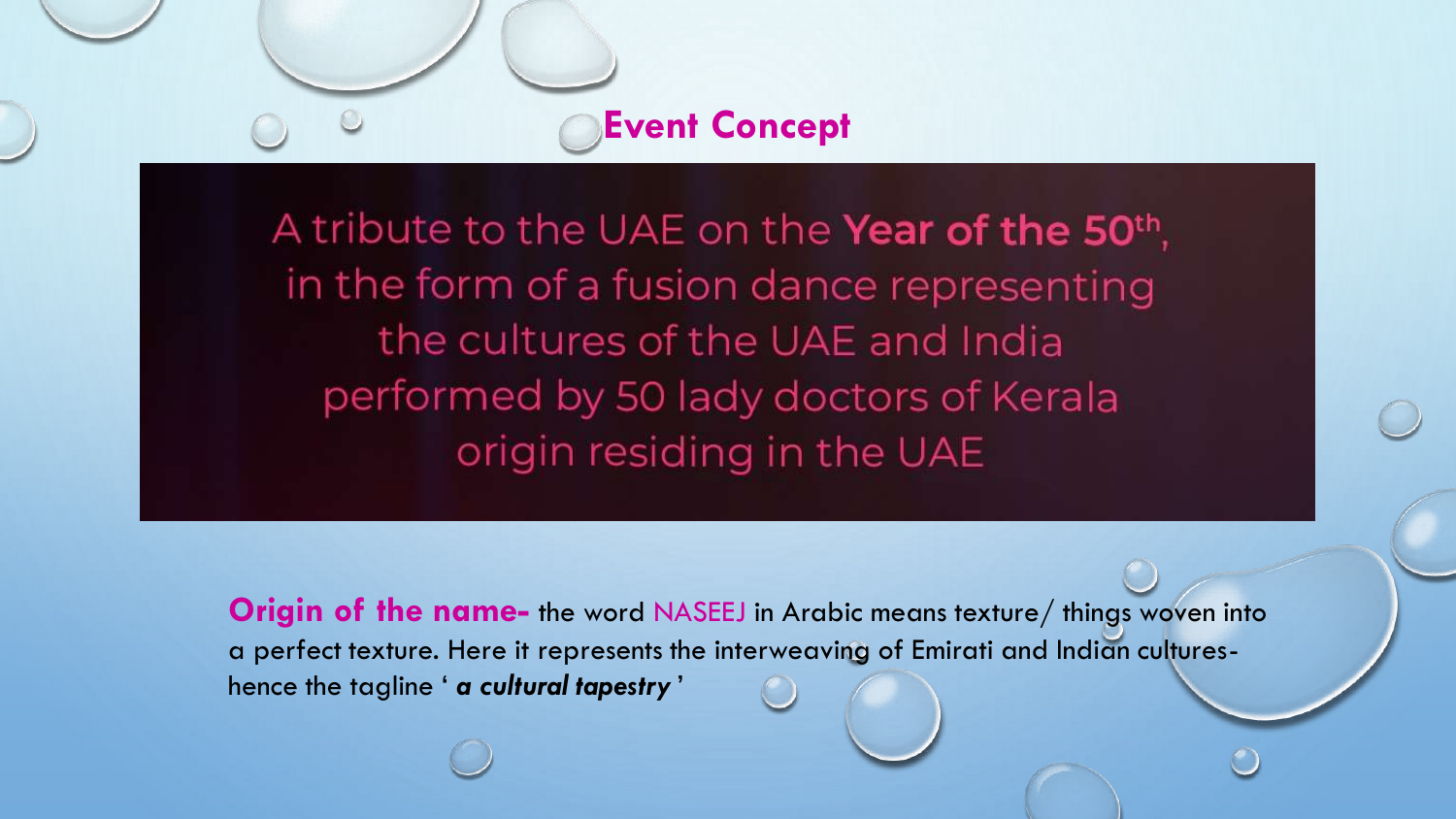

MeDeCon International Events <http://medecon.ae/about.html>



### About MeDeCon

MeDeCon International Events is an event management company, floated by Medical and Dental professionals. MeDeCon plans and implements Continuing Medical Education and Continuing Dental Education programs in accordance with the guidelines provided by accreditation bodies in UAE like the DHA, HAAD, MOH, in addition to Training programs, Exhibitions and Product launch events.

DED license number: 757135 Address: MeDeCon International Events 206-1 Zabeel Business Centre, Karama, Dubai, UAE P O Box: 119827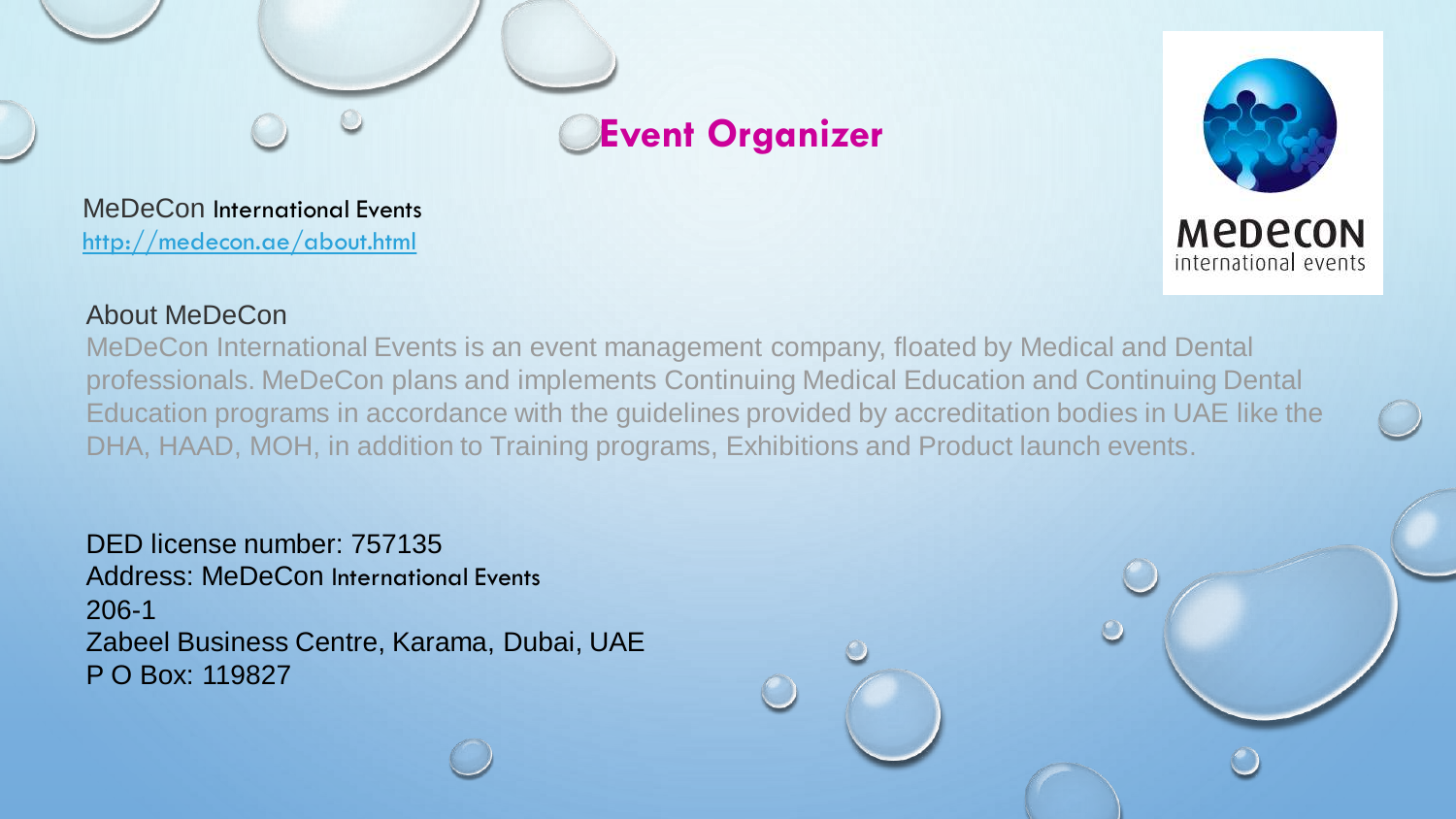

- Tribute to UAE, second home of Indian expats on the year of the  $50<sup>th</sup>$  by way of a dance performance by 50 lady doctors
- Tribute to India as part of the 75<sup>th</sup> year of independence celebration- to be enrolled under Azadi Ka Amrit Mahotsav
- **Official record attempt** under World Book of Records-London (confirmed) and Arabian World Records, UAE (under discussion);

*Record description: greatest number of lady doctors performing traditional dance forms*





عـاد الخمسـ 5 **YEAR OF THE FIFTIETH** Ŏ UAE  $35$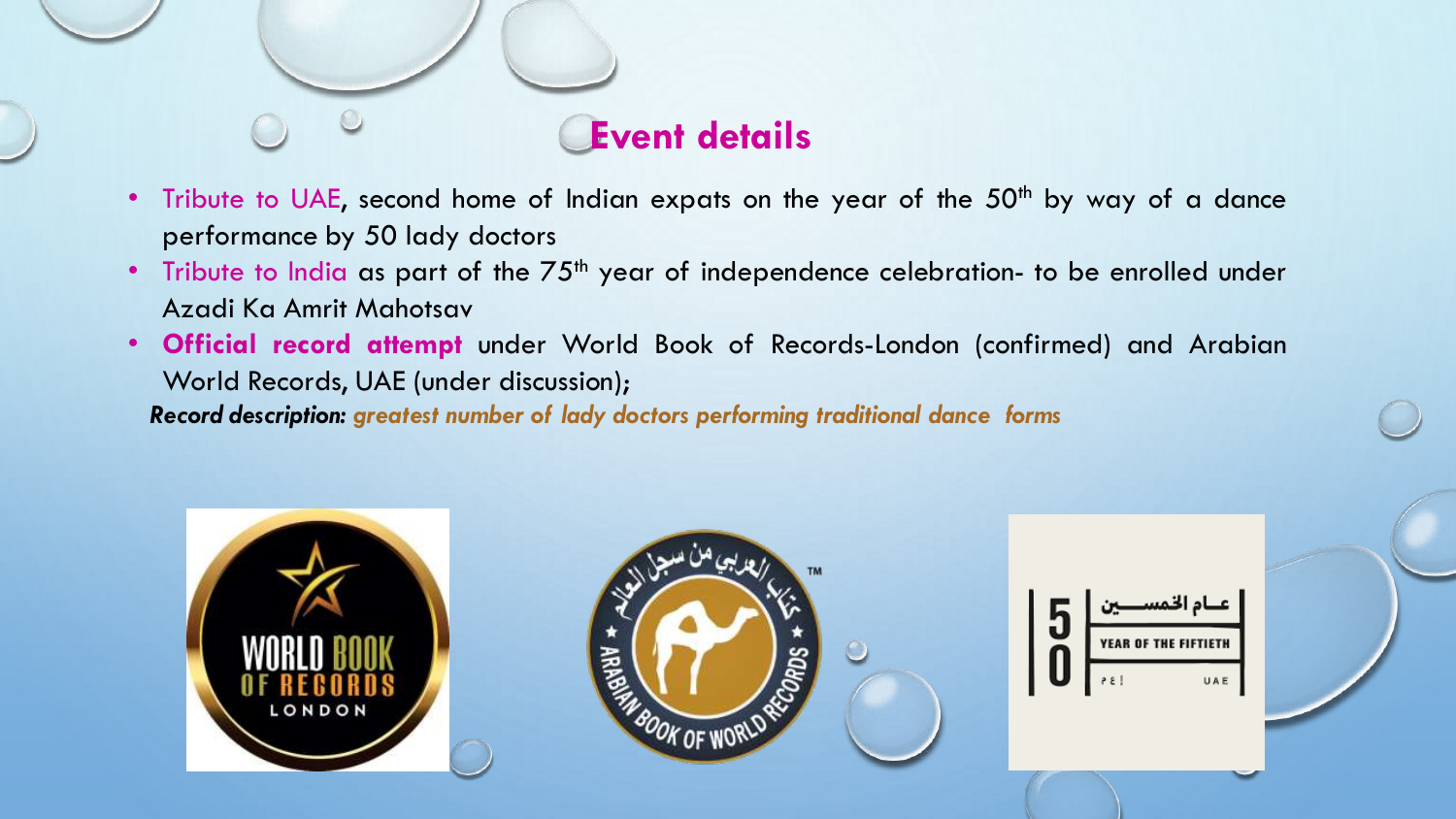

**Event date-Sunday 13th March 2022 Preferred time :7 PM Proposed venue: Global Village main stage Total time of performance-10 minutes**

## **Agenda**

- **Performance in main stage**
- **Felicitation ceremony in India Pavilion stage**

### **Guests**

- **Invited guest from Ministry of Culture, UAE**
- **Invited guests from office of Consulate General of India, UAE**
- **Cultural ambassadors of both countries as special guests**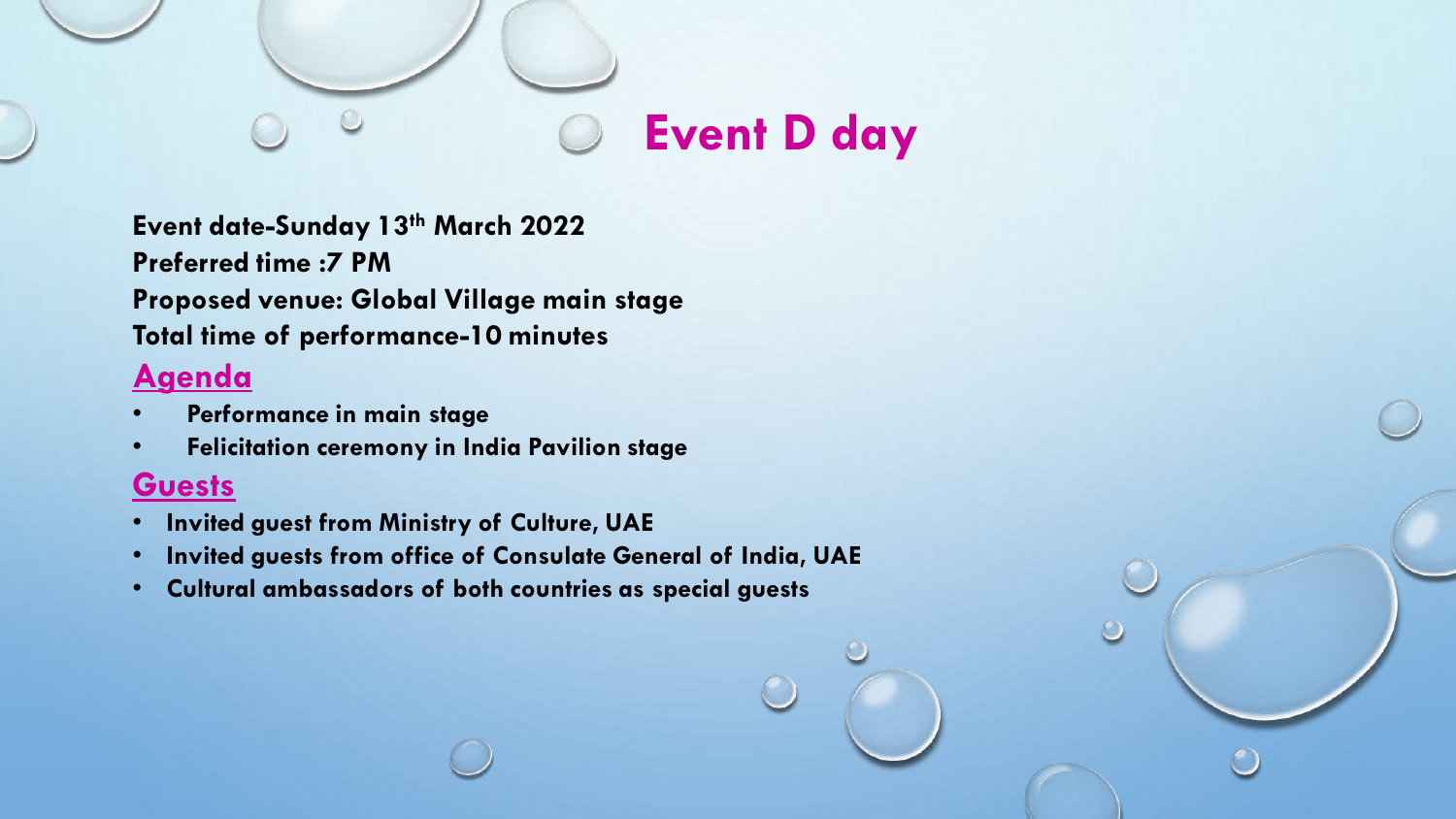# **Organizing Committee**

### **Dr George Joseph** Chairman





**Dr Safarulla Khan** Organizing Secretary

**Dr Biju Ittimani** Finance Convenor





**Dr George Jacob** Resources Convenor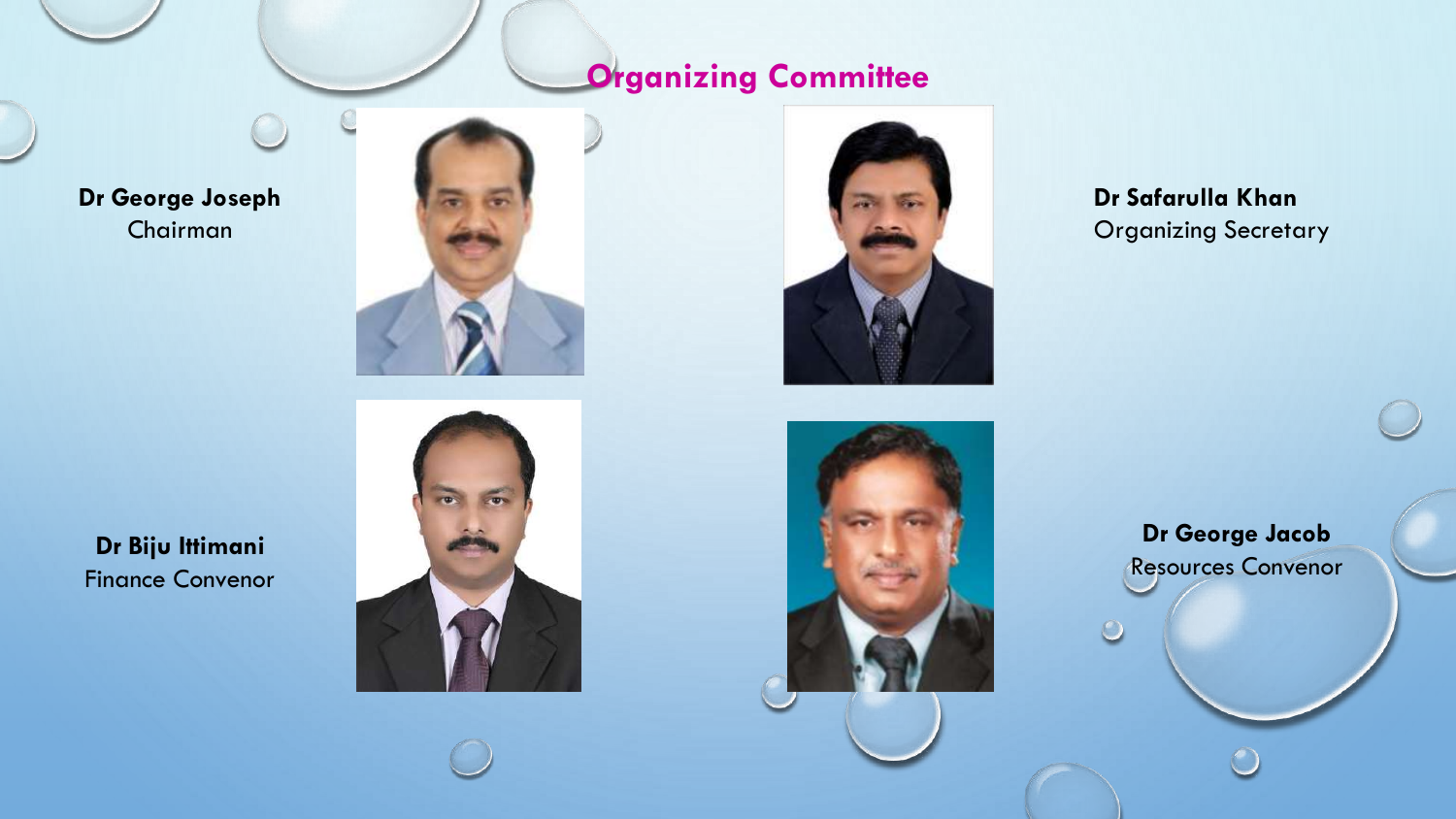# **Organizing Committee**

**Dr Sirajudeen P M** Director- Medecon





**Dr Feroz M A Gaffoor** Cultural Convenor-Medecon











**Dr Soumya R** World Record Coordinator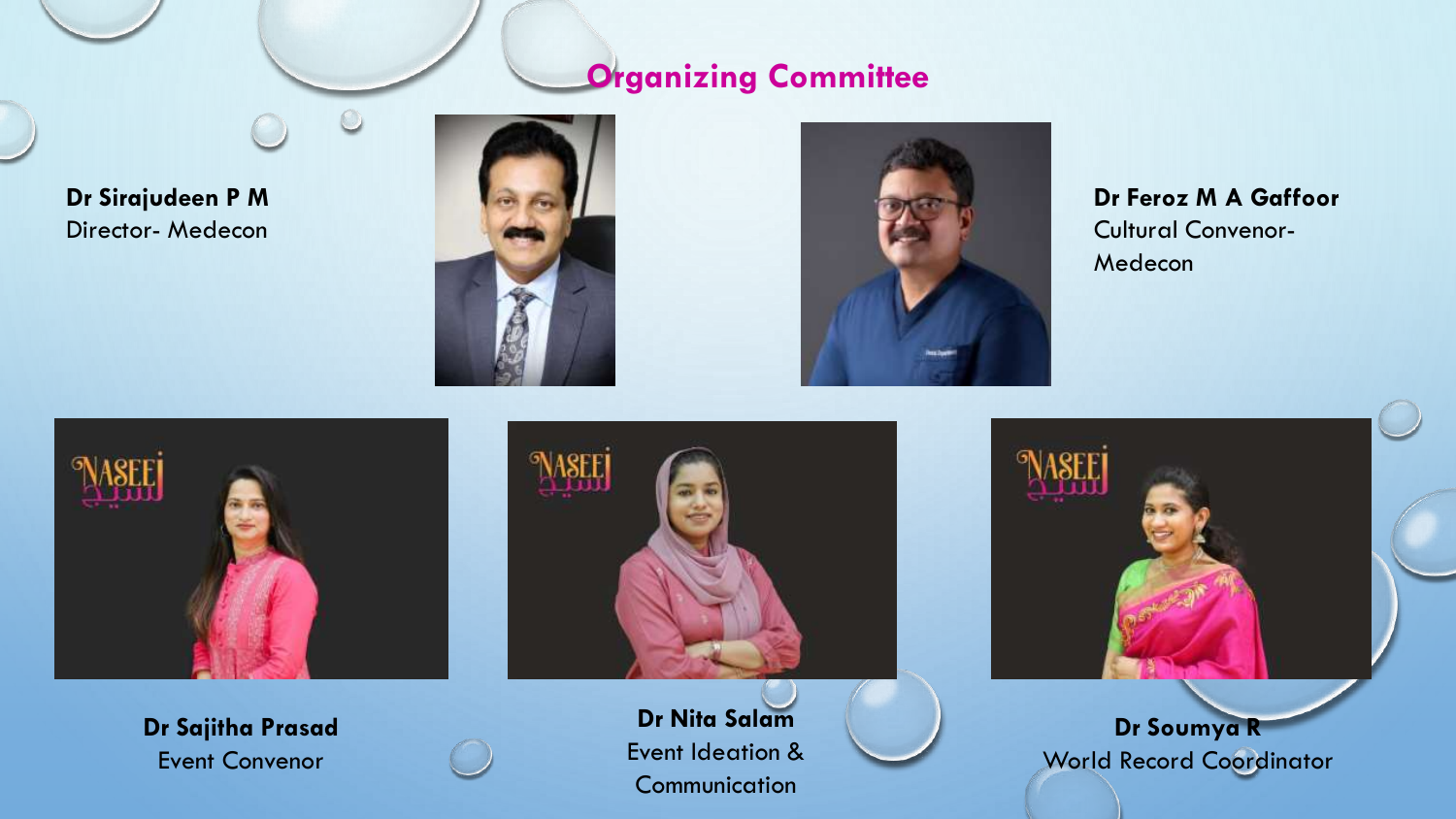

### **Concept & Choreography** Reputed dance teacher, classical performer dance  $8<sup>2</sup>$ choreographer with an awe inspiring profile (attached)

# Anupama S Pillai



Thanking Celestial Blessings. All talents are heavenly blessings.

Anupama a simple and humble personality with great charisma and enthusiasm in Indian classical dance form, attained Post graduation in Bharatanatyam. ANUPAMA is a dancer of graceful intensity of Bharathanatyam, Kuchipudi and Mohiniyattam schools of dance. An Inborn talent groomed and nurtured by many great gurus:

She began her training as a child of 3 under Vinayachandran Master and pursued her passion through a galaxy of inspiring great guru's.

For passion for dance Anupama pursued her studies and accomplished her Masters Degree in Bharatanatyam(MFA) She had won the prestigious title of "Kalathilakam" in the year 2002 from Mahathma Gandhi University, Kerala and honoured by awarding LALITHAMBIKA ANTHARJANAM puraskaaram in the same year.

Anupama had the privilege of being selected as "Kalathilakam" consecutively for a decade (1989-1998) in District Level Kerala State School Youth Festivals Also won National scholarship(CCERT) for achievments in **KUCHIPUDI** 

Anupama has widely performed in India & abroad and has won innumerable recognitions for her dedication & passion. to classical dance.

With clear perspective in academics Anupama and her sister Aparna founded "Paithrikam" School of Dance at Chengannur, a center for the professional training in classical dance forms in 1998. Both the sisters have enthralled audiences with their artistry while on stage Inspired by the young budding talents being trained in she Founded "THARANG" performing arts training centre in Dubai.Now ensues her scintillating performances and purture the numbe through tessens of clossical do.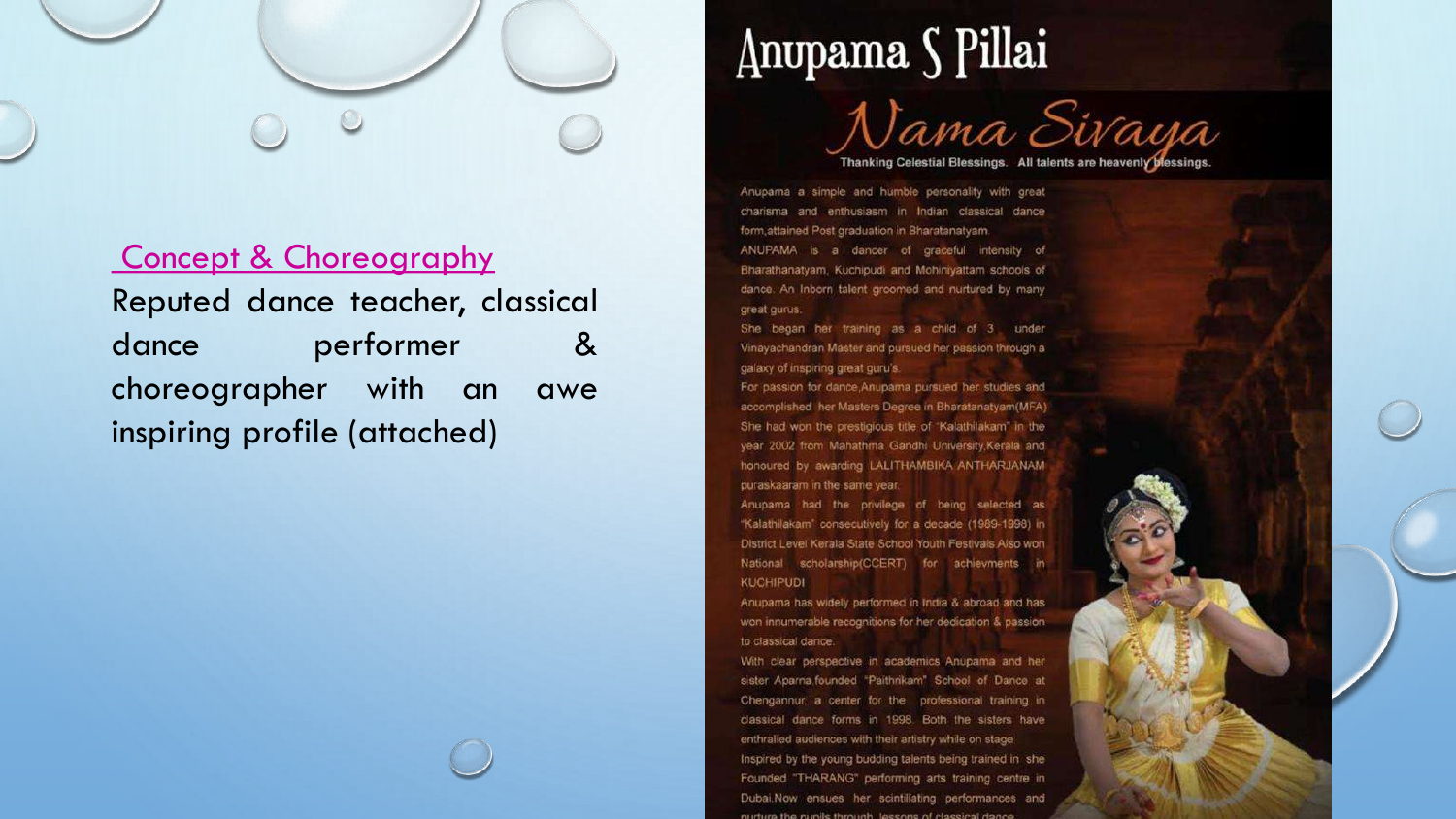

Arabic/Emirati: Khaleeji [https://en.wikipedia.org/wiki/Khaleegy\\_\(dance\)](https://en.wikipedia.org/wiki/Khaleegy_(dance))

Indian- Rajasthani folk Ghoomar <https://en.wikipedia.org/wiki/Ghoomar>

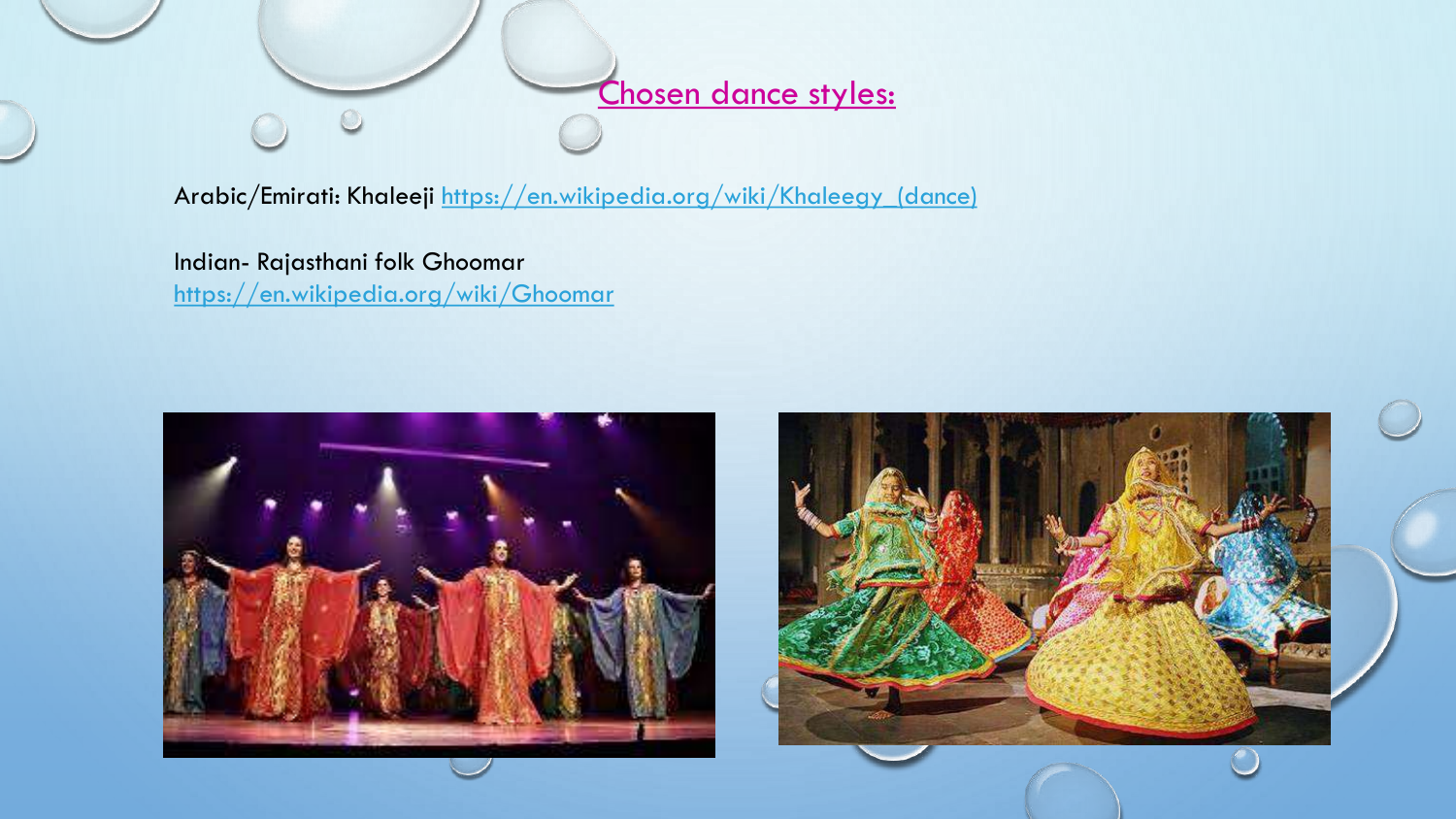

- All performers are Doctors and COVID frontline workers
- 50 doctors are performing to mark the year of the FIFTIETH
- 25 each representing Emirati and Indian genres of dance forms will be performing
- Majority of performing Doctors are professionally trained in Indian dance forms and have performed in many stages as of now
- Doctors residing in all 7 Emirates are part of the performing group to represent the spirit of the union
- Doctors of various age groups are participating (from 25-55 years)
- All doctors are members of the Medecon International Events group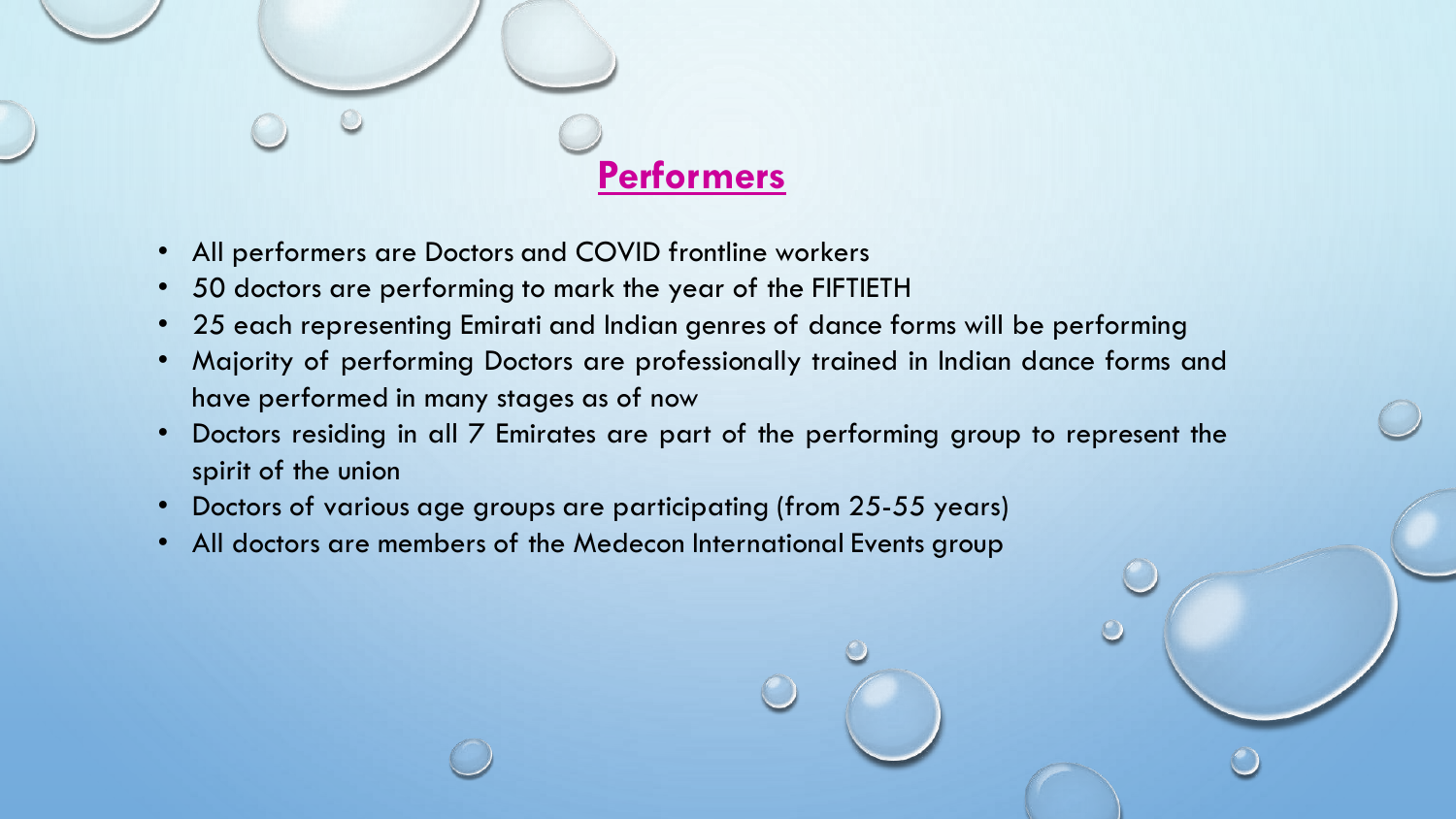### **Details of the dance presentation**

Total duration: 10 minutes including entry and exit

Pattern: Entry will be with Khaleeji, team will exit and Ghoomar team will enter; after their segment, Khaleeji team will reenter and a finale performance of 4 minutes will follow which will be culminated by a form swaying huge flags of both countries into a final formation

Music: Original Khaleeji music and Rajasthani folk music from music sources has been used respecting the copyright rules. Finale performance is infused with music produced in-house.

### Costumes;

**1) Khaleeji**- custom made costume in traditional style Costumer-Abdul Ghafoor Kaftans, Naif Souq, Deira, Dubai Color-Royal blue with golden work Accessories- Arabic head gear jewelry

2) **Ghoomar**- custom made costume in traditional style Costumer- Sanskriti Dance Costumes, Noida, MP, India Colors-Red & Royal blue

Accessories- full set of Rajasthani jewelry including Kundan necklace, earring, naath, teeka, maathapatti, jhumka, bajubandh, kamarbandh, kangan etc.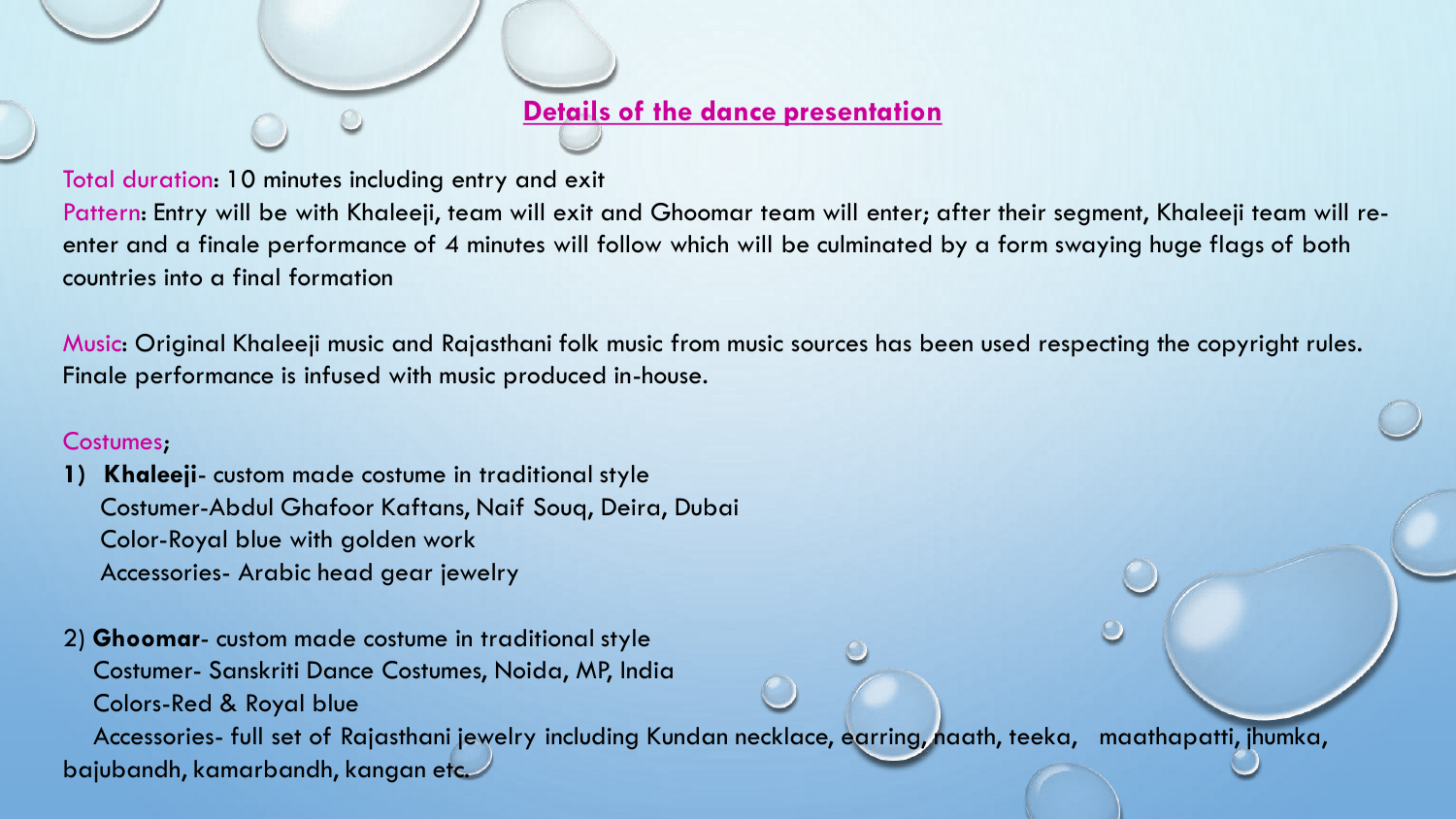# **Reference pictures of costumes**:

Please note these are not the final ones which will be worn on D day. Final costumes are under production. Below are just reference pictures

### **Khaleeji dress**





**Ghoomar dress-** dupatta replaced by red colour

**Jewelry reference picture** from an earlier performance of the same team

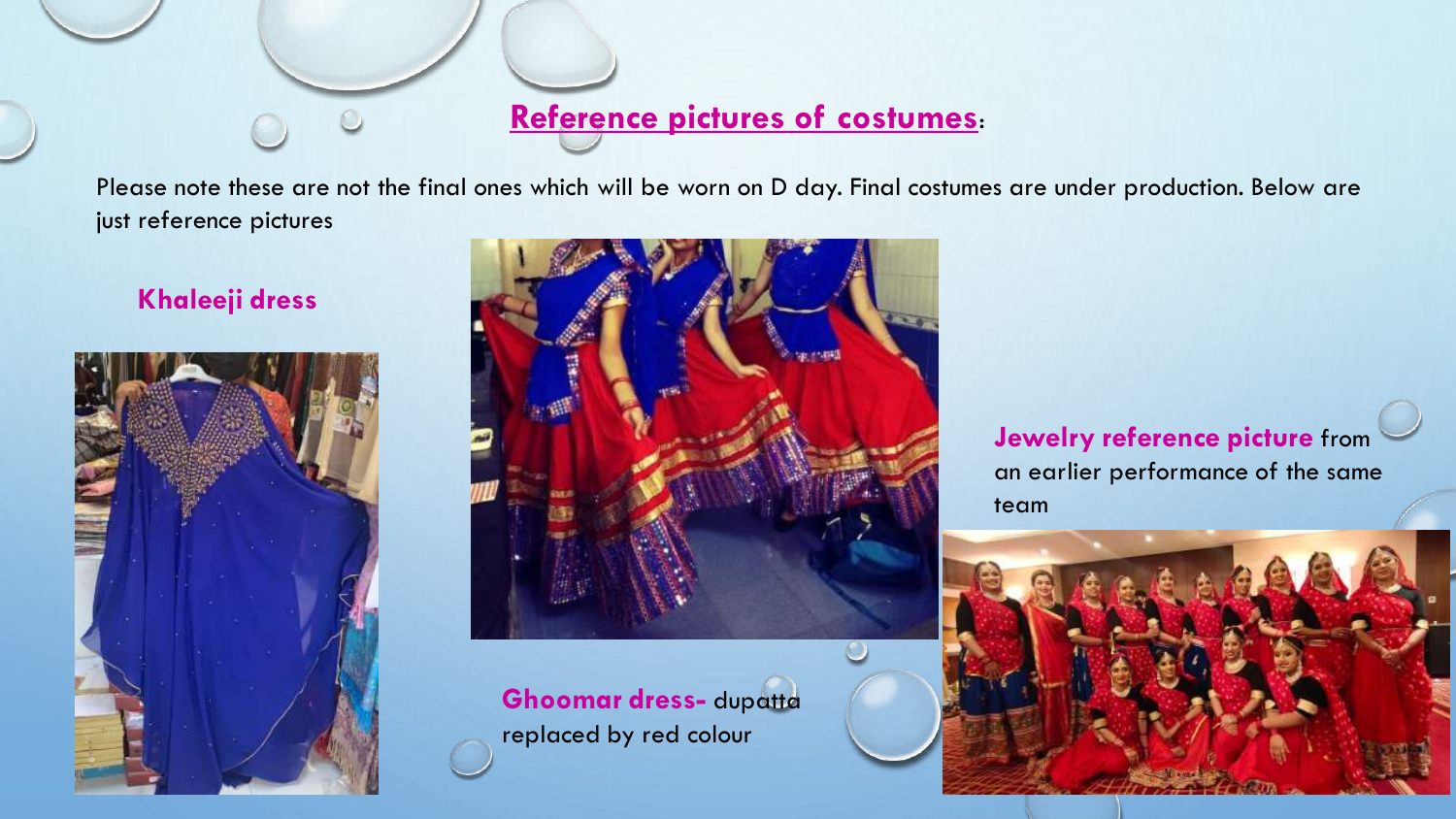



**For all enquiries regarding the event-please contact: Dr Nita Salam Contact number: 0561700178 Email ID: [nitasalam@hotmail.com](mailto:nitasalam@hotmail.com)**